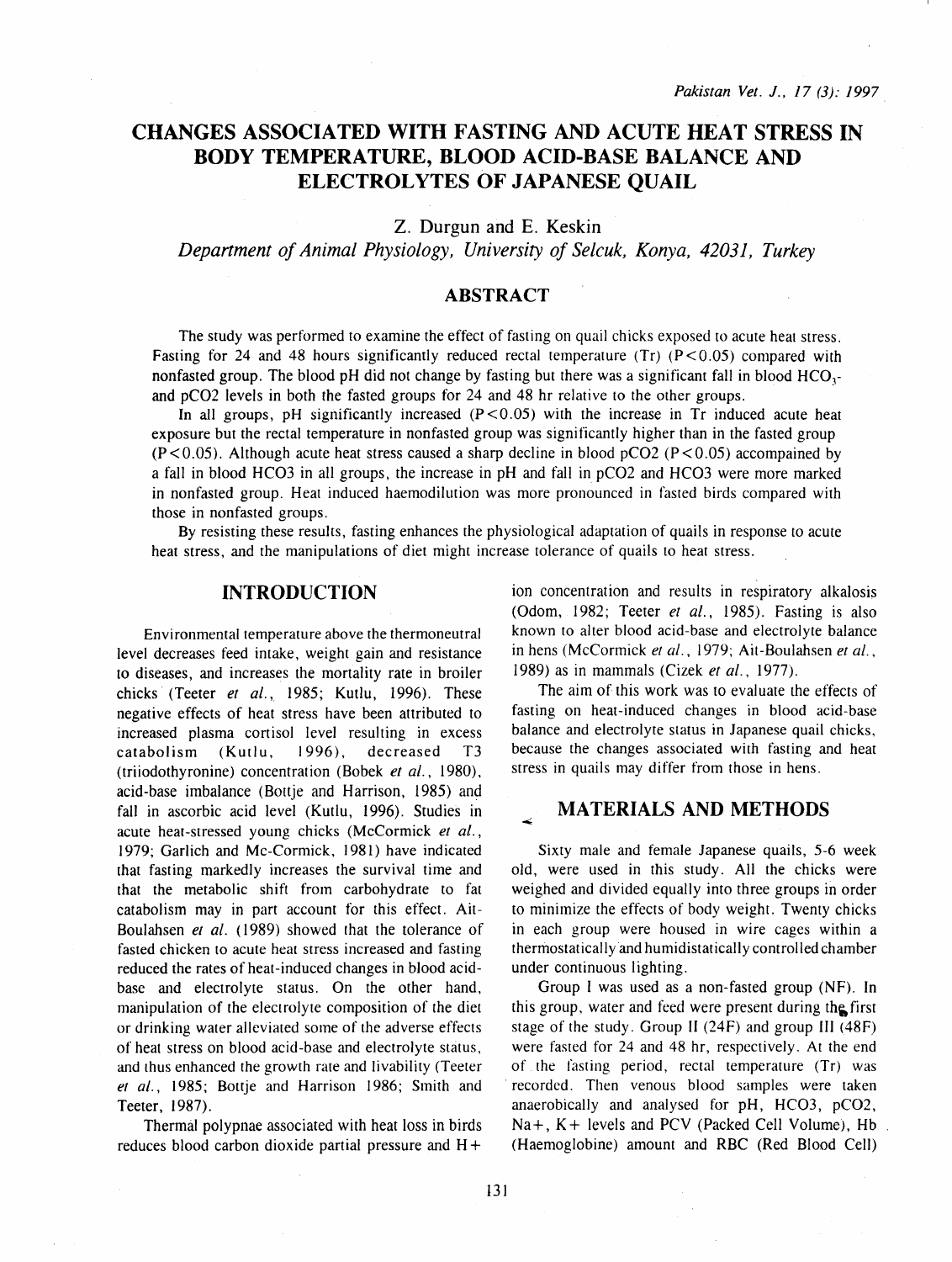Table

count from lO chicks in each group.

At the second stage of the study (acute heat exposure), birds of all groups were exposed to acute heat stress for 150 min. Heat exposure was performed by increasing environmental temperature from 20°C to 42°C at a rate 08°C/hr and heat exposure period lasted for 150 min at  $42^{\circ}$ C. During this period feed and water were not available for all groups. At the end of the acute heat exposure the same parameters were determined in each group (10 chicks from each group).

#### Statistical analysis

Differences between group means were evaluated by student's unpaired t-test (Steel and Torrie, 1982).

## RESULTS AND DISCUSSION

Fasting for 24 and 48 hr significantly  $(P < 0.05)$ reduced Tr compared to NF group (Table 1). This decrease in Tr may be a result of the fall in plasma chalorigenic hormones such as T3 (Harvey and Klandorf, 1983).

Although the blood pH values were not affected by fasting, there was a significant decrease  $(P < 0.05)$  in ·HC03- and pC02 levels in both 24F and 48F groups (Table 1). Despite the unchanged blood pH values, fasting acidosis was evidenced by the decline in blood HC03- and possibly by a secondary respiratory compensation. This compensated acidosis may be partially due to the elevation in plasma total ketones by fasting (Brody *et al.,* 1978; Ait-Boulahsen *et al.,* 1989). The plasma  $Na +$  levels in 24F and 48F groups increased slightly but did not differe from those in NF group (Table 1). This finding is similar to the data reported for fasted rabbit (Cizek *et al.,* 1977) and swine (Kornegay *et* al., 1964) but unlike to that for fasted chicken (Koike *er al.,* 1983; Ait-Boulahsen *er al.,*  1989).

On the other hand, plasma  $K +$  levels in group 48F significantly increased  $(P < 0.05)$  as compared to NF (Table 1). In contrast, the depressed plasma  $K +$  level has been reported in fasted chicken (Koike *et* al., 1983; Ait-Boulahsen *et* al., 1989). The above workers have not explained reason of the depression in  $K +$  level in fasted chicken, but it is well known that plasma  $K +$ incraase in metabolic acidosis is a result of renal compensation of acidosis which increases excretion of  $H +$  versus  $K +$ .

The Hb, RBC and PCV increased in 24F and 48F groups compared to NF (Table 1). The haemoconcentration observed particularly in 48F agrees with the data reported for fasted chicken (Koike *et al.,*  1983; Ait-Boulahsen *et a/.,* 1989) and mammals (Kornegay *er al ..* 1964).

| Parameters                                         |                      | Fasting (at 22°C)        |                     |                      | Fasting + acute heat stress (150 mn. at 42°C |                      |
|----------------------------------------------------|----------------------|--------------------------|---------------------|----------------------|----------------------------------------------|----------------------|
|                                                    | $\frac{1}{2}$        | 24F                      | 48F                 | $\frac{1}{Z}$        | $24$ F                                       | 48F                  |
| (Ll <sub>o</sub> C)                                | $41.10 \pm 0.07Ab$   | $40.60 \pm 0.088$        | $40.20 \pm 0.088b$  | 45.20 ± 0.08Aa       | $43.90 \pm 0.10$ Ba                          | $43.60 \pm 0.09$ Ba  |
|                                                    | $7.41 \pm 0.011$ Ab  | $7.39 \pm 0.008$ Ab      | $7.40 \pm 0.006Ab$  | 7.55 $\pm$ 0.019Aa   | $7.50 \pm 0.010$ Ba                          | $7.47 \pm 0.018Ba$   |
| $HCO3$ (mEq/L)                                     | $19.30 \pm 1.11$ Aa  | $00 + 0.988a$<br>LΩ      | $13.40 \pm 0.86$ Ba | $12.20 \pm 0.90$ Ab  | $10.80 \pm 1.20Ab$                           | $11.30 \pm 0.90$ Ab  |
|                                                    | $33.30 \pm 1.71$ Aa  | $50 \pm 0.98$ Ba<br>26.  | $24.10 \pm 0.91$    | $19.10 \pm 1.30Ab$   | $16.30 \pm 1.40$ Ab                          | $16.50 \pm 1.10Ab$   |
| pCO <sub>2</sub> (mmHg)<br>Na <sup>+</sup> (mEq/L) | $142.60 \pm 0.73$ Aa | 44.50±0.60Aa             | $45.10 \pm 0.59$ Aa | $143.50 \pm 0.76$ Aa | $45.90 \pm 0.89$ Aa                          | $145.80 \pm 0.62$ Aa |
| $K^+$ (mEq/L)                                      | $5.08 \pm 0.07$ Aa   | $.24 \pm 0.06$ Aa<br>ιó  | $5.36 \pm 0.08$ Ba  | $4.87 \pm 0.068b$    | $5.01 \pm 0.09$ Ab                           | $5.18 \pm 0.08$ Aa   |
| PCV (%)                                            | $34.90 \pm 1.02$ Aa  | $-40 \pm 1.05$ Ba<br>36. | $39.10 \pm 1.24Ba$  | $33.80 \pm 1.31$ Aa  | $32.20 \pm 1.22$ Ab                          | $35.60 \pm 1.14$ Aa  |
| RBC (x10 <sup>6</sup> /mm <sup>3</sup> )           | $4.36 \pm 0.12$ Aa   | $.48 \pm 0.138a$         | $4.88 \pm 0.19$ Ba  | $4.26 \pm 0.16$ Aa   | $4.09 \pm 0.11$ Ab                           | $4.39 \pm 0.12$ Aa   |
| Hb (g/dl)                                          | $1.59 \pm 0.51$ Aa   | $40 \pm 0.54$ Ba         | $13.50 \pm 0.68$ Ba | $1.47 \pm 0.51$ Aa   | $0.43 \pm 0.43$ Ab                           | $12.04 \pm 0.62$ Aa  |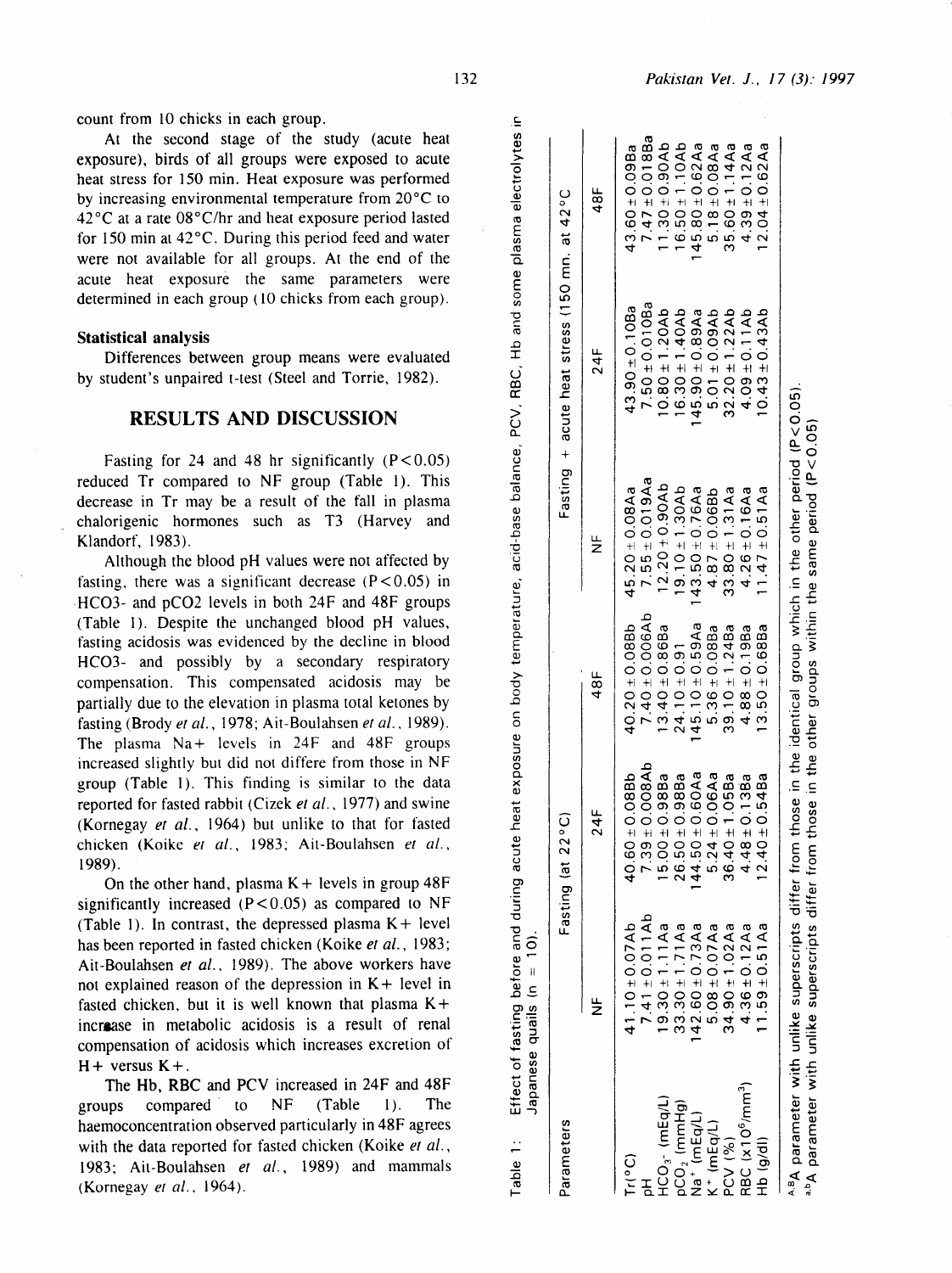Acute heat exposure ( $150 \text{ min.}$  at  $42^{\circ}$ C) resulted in a significant elevation  $(P < 0.05)$  in Tr in all groups compared with thermoneutral period (Table I). Tr in NF (45.2 $^{\circ}$ C) was significantly higher (P < 0.05) than that in fasted groups for  $24$  (43.9°C) and 48 hr (43.6°C). At the end of the heat exposure, pH significantly increased in all groups but pH in 24F and 48F was lower relative to NF  $(P< 0.05)$ .

There was a sharp decline in blood pC02, accompanied by a fall in blood HC03 with the increase in pH in all groups  $(P<0.05)$ . The fall in pCO2 and HC03, in NF was higher than in the other groups in response to acute heat stress (Table 1). These data retlect the excessiveness of thermal polypnea in NF compared with fasted groups in agreement with the data reported for fasted chicken under acute heat exposure (Ait-Boulahsen *et a/ ..* 1989).

Although the PCV, Hb and RBC levels decreased in response to heat stress in all groups, the decrease was significant ( $P < 0.05$ ) only in 24F group (Table 1). The plasma  $Na+$  levels showed no significant changes induced by the heat stress in all birds. This observation suggested that haemodilution related to acute heat stress was accompanied by unchanged plasma  $Na +$  level and osmolality unlike hens (Ait-Boulahsen et al., 1989) but similar to mammals (Harrison, 1974). The haemodilution observed in this study can be attributed to peripheral vasodilation (Darre and Harrison, 1986; Ait-Boulahsen et al., 1989).

By the end of the acute heat stress, plasma  $K +$ levels decreased in all groups. The decreases in  $K +$ levels of NF and  $24F$  were significant (P<0.05) compared with thermoneutral period. The intense reduction in plasma  $K +$  level of NF suggests that respiratory alkalosis was evident, because the highest rectal temperature occurred in NF in response to acute heat stress. This decrease in  $K^+$  has been explained by its entering into intracellular tluid in response to respiratory alkalosis in relation to acute hyperventilation (Deetz and Ringrose, 1976; Smith and Teeter, 1987; Ait-Boulahsen *et* al., 1989).

A comparison of fasted and nonfasted quail chicks has indicated that acute heat stress increased pH and rectal temperature in nonfasted birds ( $P < 0.05$ ). On the other hand, the comparison of 24F and 48F revealed· that heat tolerance was substantially improved as the time of fasting was extended, because rectal temperature and pH in 48F (43.6°C, 7.47) were lesser than in 24F  $(43.9^{\circ}C, 7.50)$ . Consequently, it may be possible to enhance heat tolerance of chickens to acute heat stress to manipulate the acid-base status, electrolyte contents and amount of diet without fasting:

### **REFERENCES**

- Ait-Boulahsen, A., J.D. Garlich, and F.W. Edens, 1989. Effect of fasting and acute heat stress on body temperature, blood acid-base and electrolyte status in chickens. Comp. Biochem. Physio., 94A: 683-687.
- Bobek, S., J. Niezgoda, M. Pietras, M. Kocinsco and Z. Ewy, 1980. The effect of acute cold and warm ambient temperatures on the thyroid hormone concentration in blood plasma, blood supply and oxygen consumption in Japanese quails. J. Comp. Endocr., 40: 301-310.
- Bottje. W.G. and P.C. Harrison, 1985. The eff cts of tap water, carbonated water, sodium bicarbonate and calcium chloride on blood acid-base balance in cockerels subjected to heat stress. Poultry Sci., 64: 107-113.
- Bottje, W.G. and P.C. Harrison, 1986. The effects of high ambient temperature and hypercapnia on postprandial intestinal hypermia in domestic cockerels. Poultry Sci., 65: 1606-1614.
- Brody, L. J., D.R. Rosmos, P.S. Brody, W.G. Bergen and G .A. Leveille, 1978. The effects of fasting on body consumption, glucose turnover, enzymes and metabolites in the chicken. J. Nutr., 108: 648-657.
- Cizek, L.J., S. Simchon and M.R. Nocenti, 1977. Effect of fasting on plasma volume and tluid and sodium exchanges in male rabbits. Proc. Soc. Exp. Bioi. Med., 15: 299-303.
- Darre, M.J. and P.C. Harrison, 1986. Heart rate, blood pressure, cardiac output and total peripheral resistance of single comb White Leghorn hens during an acute exposure to 35°C ambient temperature. Poultry Sci., 66: 541-547.
- Deetz. L.E. and R.C. Ringrose. 1976. Effect of heat stress on the potassium requirement of the hen. Poultry Sci., 55: 1765-1770.
- Garlich, J.D. and C.C. McCormick, 1981. Interrelationships between environmental temperature and nutritional status of chicks. Feed. Proc., 40: 67-70.
- Harrison, M.H., 1974. Plasma volume changes during acute exposure to environmental temperature. J. Appl. Physiol., 37: 38-42.
- Harvey, S. and H. Klandor, 1983. Reduced adrenocortical function and increased thyroid function in fasted and refed chickens. J. Endocrinol.. 98: 129-133.